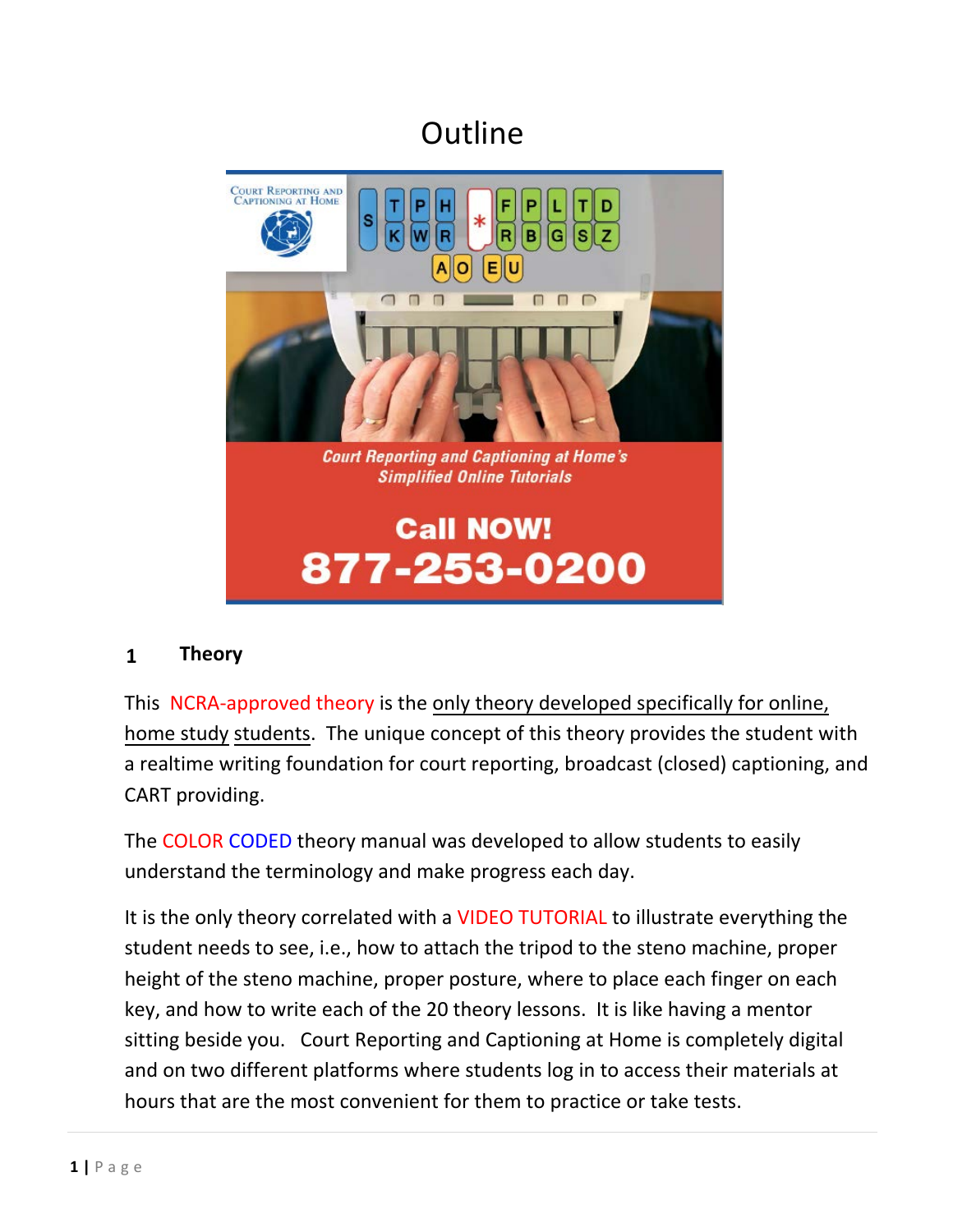# **2 Speed Building**

 allows the student to complete speed building much faster and more prepared to enter these careers than old‐fashioned traditional methods. All dictation materials The speed building and skills portions of the CRAH program were also developed specifically for online, home study. This unique and revolutionary speed building technique is incorporated with the Court Reporting and Captioning Theory and were custom developed for this program. The developer of this program served on the NCRA's Test Advisory Committee in 2007 that develops the national RPR exam. Her test was chosen to be administered at the May, 2007 RPR certification exam. The quality and clarity of the dictation materials are excellent.

## **3 Computer Aided Transcription (CAT) Software**

Free CAT (Computer Aided Transcription) Student Software ‐ Utilizing "Realtime Reporting and Captioning Theory," the only NCRA‐approved theory developed specifically for online, home study students, Case Catalyst student CAT software and support are provided by the vendor without charge to students who purchase a Luminex CSE steno machine. Winner Student CAT software and support are provided without charge to students who purchase a Blaze steno machine. The CRAH pre-built Steno Dictionary with a 100,000+ word translation capability is provided without charge to all of our students. The steno dictionary allows the CAT software to translate steno into English, and this pre-built steno dictionary saves students several hundred hours in training by not having to develop their own from the beginning. It contains thousands of terms for all three careers!

student's training with Court Reporting and Captioning at Home. However, the majority of court reporters, captioners, and CART providers must provide their own There is no charge for the Case Catalyst or Winner student CAT software during the CAT software when they begin working professionally. Some CAT software vendors will allow students to work for 90 days prior to making their first payment.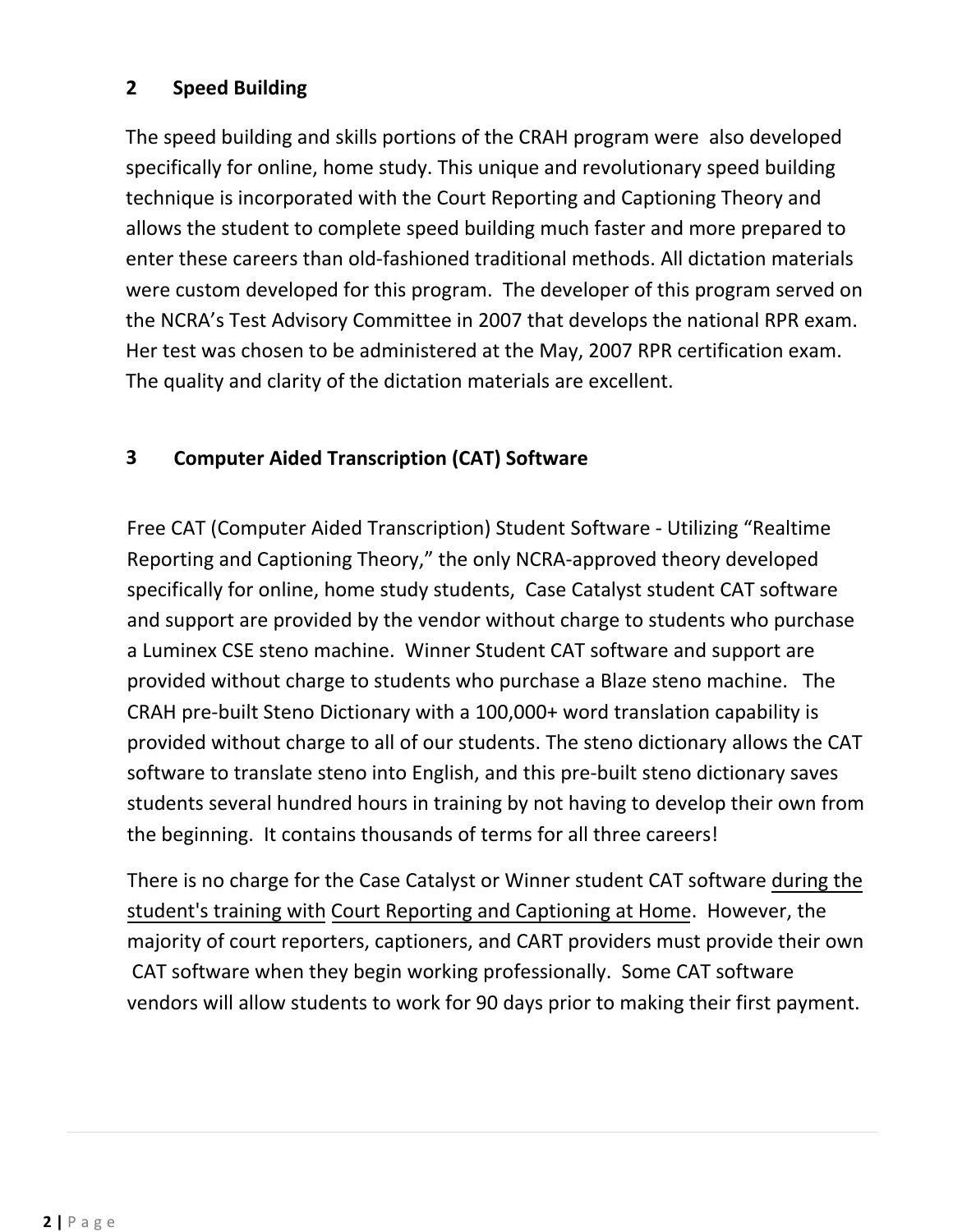#### **4 Academics**

#### **Academics ‐ Court Reporting**

| <b>English</b> : Grammar                           |
|----------------------------------------------------|
| <b>Spelling</b>                                    |
| Punctuation                                        |
| Vocabulary                                         |
| Court Reporting Procedures, Ethics, and Technology |
| Legal Terminology                                  |
| <b>Medical Terminology and Anatomy</b>             |
| <b>Transcript Production</b>                       |

Academics are necessary, because they are on court reporting certification examinations. These academics were developed by CRAH specifically for online, home study students and include lessons and tests that are automatically graded online. If students require any assistance, the Support Department, comprised of credentialed court reporters, closed captioners, or CART providers, is there to assist them.

#### **Academics ‐ Captioning and CART Providing**

 Glossaries, Grading, Frequently Asked Questions, Equipment, Software and Materials relevant to Captioning and CART Providing are: Introduction to Captioning and CART Providing, Format and Style, Optional Realtime Writing Concepts, Dictionary Building, Audio and Video Practice Materials specific to each career.